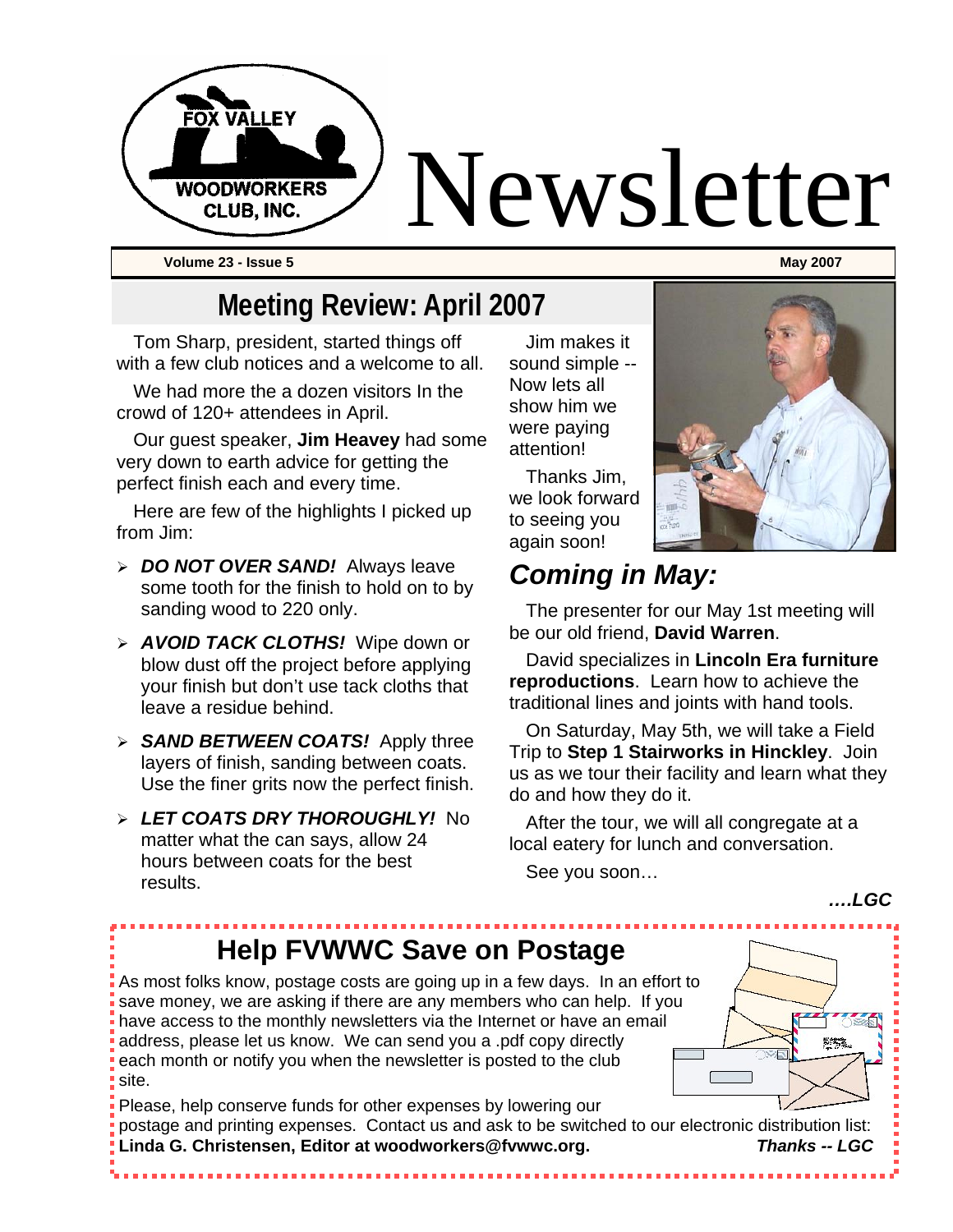## **FVWWC Events Calendar**

| May 1stTue7:30 p.mFVWWC General Meeting: David<br>Warren: Lincoln Era Furniture &<br>Hand Tools.                                                                                                     |
|------------------------------------------------------------------------------------------------------------------------------------------------------------------------------------------------------|
| May 5th  Sat  9:00 a.m Field Trip: Step 1 Stairworks at<br>201 N Somonauk Rd in Hinckley,<br>IL - www.step1stairworks.com                                                                            |
| May 16th  Wed  8:00 a.m FVWWC's Breakfast Club: At a<br>new, earlier time of 8:00 a.m. -<br>The Red Apple Restaurant at 414<br>S Schmale Rd - Carol Stream, IL --<br>Everyone is invited to stop by! |
| Jun 5th  Tue  7:30 p.m FVWWC General Meeting: Robert<br>Dickey - Handcrafted Wood boxes.                                                                                                             |
| Jul 3rd Tue 7:30 p.mFVWWC General Meeting:<br>Christopher Yonker - Scrapers.                                                                                                                         |
| Aug 7thTue7:30 p.mFVWWC General Meeting:<br>George Malley, of Freud - Saw<br>blades and Router bits.                                                                                                 |



### **FVWWC Officers & Staff woodworkers@fvwwc.org**

| President Tom Sharp                      |                            |
|------------------------------------------|----------------------------|
|                                          | thomas.sharp@sbcglobal.net |
| Past President Ron Gilkerson             |                            |
|                                          | (630) 879-8756             |
|                                          | rongilker@hotmail.com      |
| Vice President Matt Gauntt               |                            |
| Treasurer Doug Pfaff                     |                            |
| Secretary Darrel Anderson                |                            |
| Program Committee  Robin Blair           |                            |
|                                          | blairr@saic.com            |
|                                          | Mike Brady                 |
|                                          | <b>Matt Gauntt</b>         |
| Membership Ken McFee                     |                            |
|                                          | themcfees@hotmail.com      |
| Editor/Webmaster  Linda Christensen      |                            |
|                                          | woodworkers@fvwwc.org      |
| Library Committee  Rick Moss             |                            |
|                                          | Dave Dockstader            |
|                                          | <b>Tom Zillman</b>         |
| Raffles/Photographer Charlie Christensen |                            |
| Club Logo ItemsGail Madden               |                            |
| Show & Tell MCMatt Gauntt                |                            |
| Show Chairman Mike Madden                |                            |
| Toy Drive Coordinator  Gail Madden       |                            |
| Member-at-LargeJames Nellis              |                            |
| Audio/Visual TechRobin Blair             |                            |
|                                          |                            |
|                                          |                            |

## **FVWWC MONTHLY DRAWING**

*We did it!!!* The **30 Piece Bessey "Tradesman" Bar Clamp Set & Stand** went home with member Dave Kline. He and four others, Matt Gauntt, Jack Krisha, Doug Pfaff and Roger Vachon, also were awarded \$25 Am/Ex Gift Cheques. Congratulations to all!!!

In May we are going to kick off ticket sales for another **Special Drawing**. We will sell tickets, \$5 ea/5 for \$20, until we reach our goat and then we will pull for a:



#### **Bosch 10" Dual-Bevel Slide Miter Saw** - **Model 4410L**

- New Arbor Laser Tracking for precision cutting
- Microfine miter adjustment knob
- Blade Diameter: 10″
- Arbor Size: 5/8″ Length: 37-1/4″ Wt lbs.): 55 • Bevel Stops: 0°, 33.9°, 45° left and right
- At  $45/45$  Max Height =  $1-1/4$ " x 8-1/2"
- Max. Motor HP 3.0
- Bevel Angle Range: 47° left and 46° right

### **Winners of the April Regular Drawing were:**

1st: Dave Burk - Porter-Cable Air Compressor

2nd: Dave Lay - Digital Calipers

3rd: Robin Blair - Wood Show Hat

4th: Dave Lay - Wood Show Hat

5th: Larry Maher - \$10 Klingspor Gift Certificate

We will again have our regular variety of items to choose from in our **Regular Monthly Drawing** with proceeds from all raffles and silent auctions going towards future drawing items and the FVWWC general operating fund so, when you play, everybody comes out a winner!...

### *...See you at the meeting!*

### **Charlie Christensen - FVWWC Raffle Chairman**

**2 FVWWC - PO BOX 1041 - BATAVIA, IL 60510-1041 2007**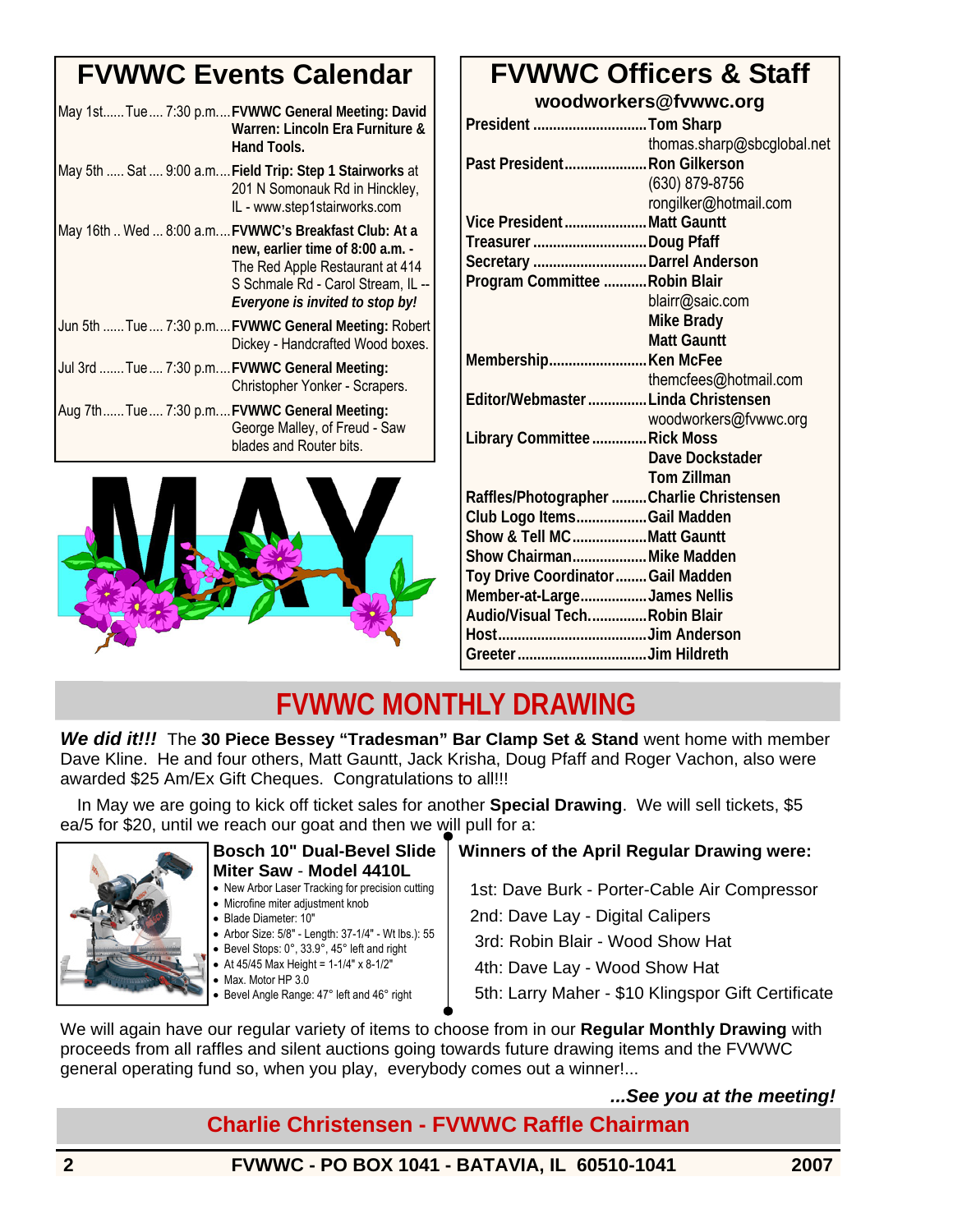### **Show & Tell April 2007 Matt Gauntt, MC**

April brought us another fine array of projects. Those on display were:











¾**Alan DeRoss: Shaker Style Rocking Chair** in Cherry and Pine with Zebra Wood Accents. Finished with Minwax Polyurethane, Seal-a-Cell Satin, Minwax Stan, Helmsman Spar Varnish and Ultra-Shine Wax.

¾**Wally Quanstrom: Walnut Bible Box** with varnish finish.

¾**Doug Pfaff: Segmented Bowl** turned from Aromatic Cedar with Tung Oil finish.

¾**Nick Rentas: Walnut & Maple Drawer**  finished in Arm-R-Seal Oil & Urethane.

¾**Jack Krisha:** Birdseye Maple & Paduka and Eastern Cedar & Paduka unfinished **Wine Boxes** as seen in Wood Magazine. Also a Maple, Walnut & Rosewood **Cutting Board**  with a Salad Bowl Oil finish.

¾**Len Swanson: Turned Trinket Box** with lid made of Osage Orange with friction finish.

¾**Dick MacFeely: "Burl in Orbit" wood sculpture** from Maple Burl with Tung Oil finish.

¾**Doug Olson: Hickory Headboard** with Wipe-on Poly finish.

¾**Paul Dehnert**: Example of **"Bad" plywood**.













**2007 http://www.fvwwc.org - woodworkers@fvwwc.org 3**